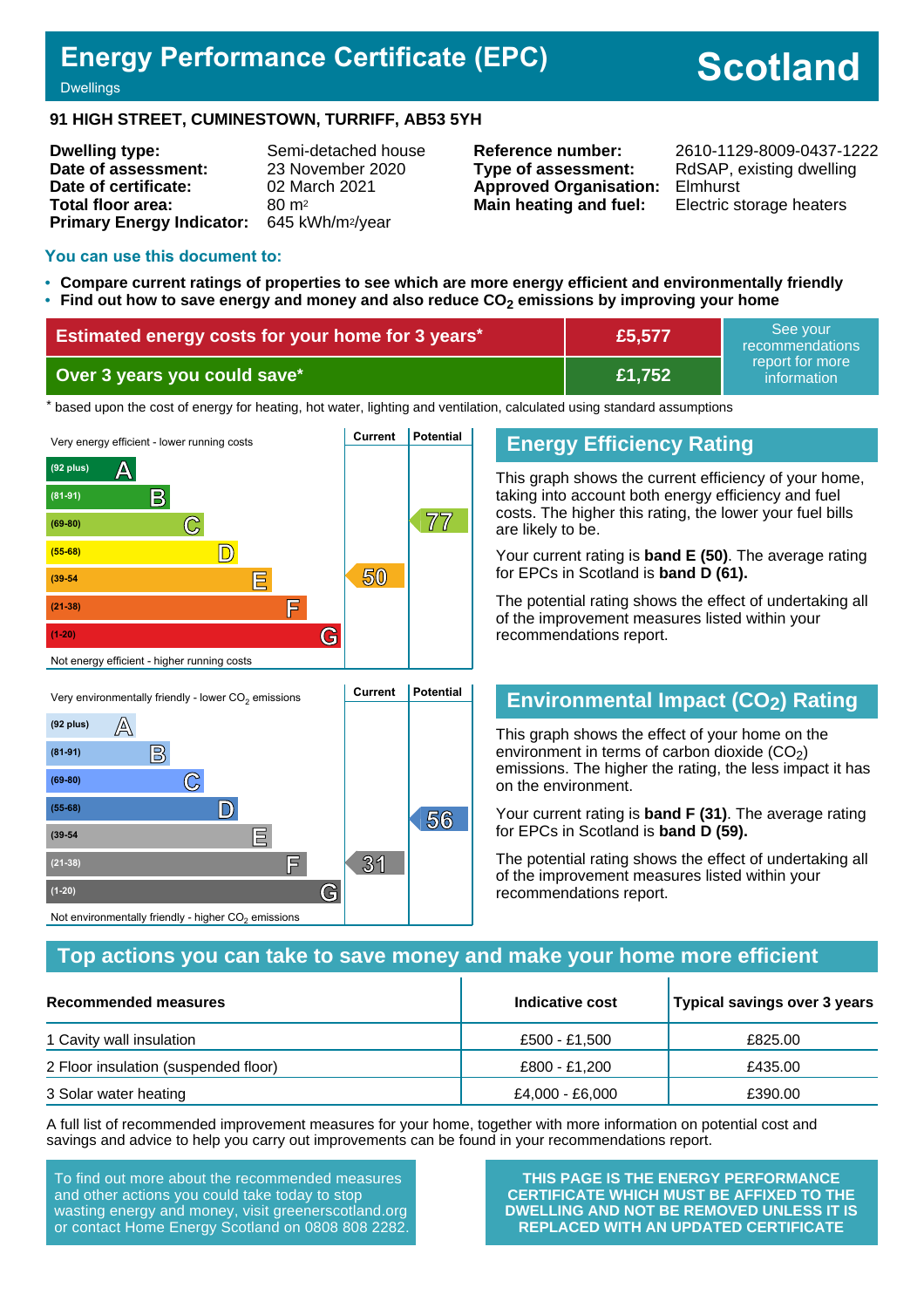## 91 HIGH STREET, CUMINESTOWN, TURRIFF, AB53 5YH 02 March 2021 RRN: 2610-1129-8009-0437-1222

## **Summary of the energy performance related features of this home**

This table sets out the results of the survey which lists the current energy-related features of this home. Each element is assessed by the national calculation methodology; 1 star = very poor (least efficient), 2 stars = poor, 3 stars = average, 4 stars = good and 5 stars = very good (most efficient). The assessment does not take into consideration the condition of an element and how well it is working. 'Assumed' means that the insulation could not be inspected and an assumption has been made in the methodology, based on age and type of construction.

| <b>Element</b>        | <b>Description</b>                                                                           | <b>Energy Efficiency</b> | Environmental  |
|-----------------------|----------------------------------------------------------------------------------------------|--------------------------|----------------|
| Walls                 | Cavity wall, as built, no insulation (assumed)<br>Solid brick, as built, insulated (assumed) | ★★☆☆☆<br>★★★★☆           | ★★☆☆☆<br>★★★★☆ |
| Roof                  | Pitched, 300 mm loft insulation<br>Flat, insulated (assumed)                                 | *****<br>★★★☆☆           | *****<br>★★★☆☆ |
| Floor                 | Suspended, no insulation (assumed)                                                           |                          |                |
| Windows               | Fully double glazed                                                                          | ★★★☆☆                    | ★★★☆☆          |
| Main heating          | Electric storage heaters                                                                     | ★★★☆☆                    | ★★☆☆☆          |
| Main heating controls | Controls for high heat retention storage heaters                                             | ★★★★☆                    | ★★★★☆          |
| Secondary heating     | Room heaters, electric                                                                       |                          |                |
| Hot water             | Electric immersion, off-peak                                                                 | ★☆☆☆☆                    | ★★☆☆☆          |
| Lighting              | Low energy lighting in 89% of fixed outlets                                                  | *****                    | *****          |

## **The energy efficiency rating of your home**

Your Energy Efficiency Rating is calculated using the standard UK methodology, RdSAP. This calculates energy used for heating, hot water, lighting and ventilation and then applies fuel costs to that energy use to give an overall rating for your home. The rating is given on a scale of 1 to 100. Other than the cost of fuel for electrical appliances and for cooking, a building with a rating of 100 would cost almost nothing to run.

As we all use our homes in different ways, the energy rating is calculated using standard occupancy assumptions which may be different from the way you use it. The rating also uses national weather information to allow comparison between buildings in different parts of Scotland. However, to make information more relevant to your home, local weather data is used to calculate your energy use,  $CO<sub>2</sub>$  emissions, running costs and the savings possible from making improvements.

## **The impact of your home on the environment**

One of the biggest contributors to global warming is carbon dioxide. The energy we use for heating, lighting and power in our homes produces over a quarter of the UK's carbon dioxide emissions. Different fuels produce different amounts of carbon dioxide for every kilowatt hour (kWh) of energy used. The Environmental Impact Rating of your home is calculated by applying these 'carbon factors' for the fuels you use to your overall energy use.

The calculated emissions for your home are 109 kg  $CO<sub>2</sub>/m<sup>2</sup>/yr$ .

The average Scottish household produces about 6 tonnes of carbon dioxide every year. Based on this assessment, heating and lighting this home currently produces approximately 8.7 tonnes of carbon dioxide every year. Adopting recommendations in this report can reduce emissions and protect the environment. If you were to install all of these recommendations this could reduce emissions by 3.5 tonnes per year. You could reduce emissions even more by switching to renewable energy sources.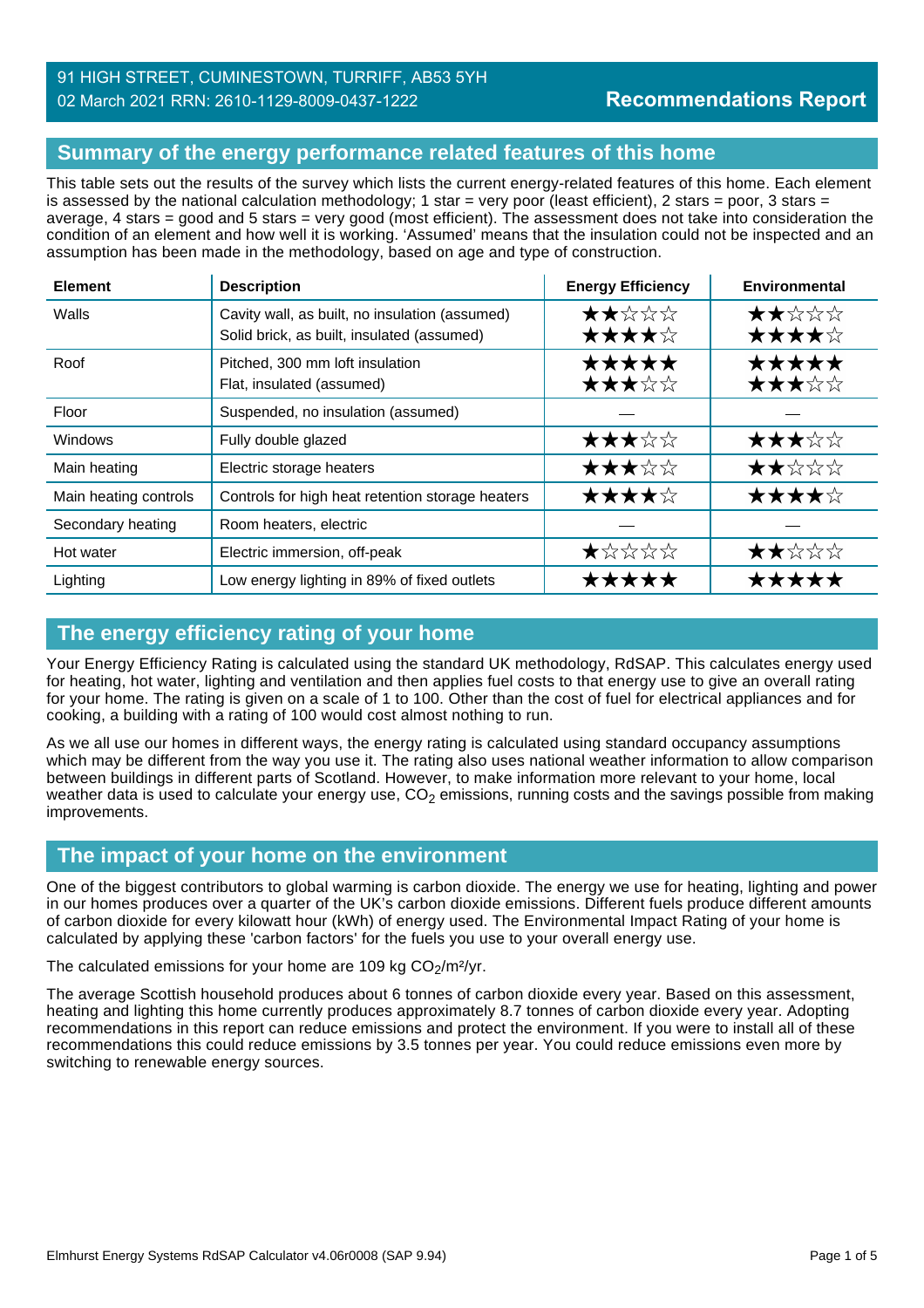| <b>Estimated energy costs for this home</b> |                             |                    |
|---------------------------------------------|-----------------------------|--------------------|
|                                             | <b>Current energy costs</b> | Potential energy c |

|                  | <b>Current energy costs</b> | <b>Potential energy costs</b> | <b>Potential future savings</b> |
|------------------|-----------------------------|-------------------------------|---------------------------------|
| <b>Heating</b>   | $\vert$ £4,371 over 3 years | £3,117 over 3 years           |                                 |
| <b>Hot water</b> | £963 over 3 years           | £465 over 3 years             | <b>You could</b>                |
| Lighting         | £243 over 3 years           | £243 over 3 years             | save £1,752                     |
|                  | Totals £5,577               | £3,825                        | over 3 years                    |

These figures show how much the average household would spend in this property for heating, lighting and hot water. This excludes energy use for running appliances such as TVs, computers and cookers, and the benefits of any electricity generated by this home (for example, from photovoltaic panels). The potential savings in energy costs show the effect of undertaking all of the recommended measures listed below.

## **Recommendations for improvement**

The measures below will improve the energy and environmental performance of this dwelling. The performance ratings after improvements listed below are cumulative; that is, they assume the improvements have been installed in the order that they appear in the table. Further information about the recommended measures and other simple actions to take today to save money is available from the Home Energy Scotland hotline which can be contacted on 0808 808 2282. Before carrying out work, make sure that the appropriate permissions are obtained, where necessary. This may include permission from a landlord (if you are a tenant) or the need to get a Building Warrant for certain types of work.

| <b>Recommended measures</b> |                                        |                        | <b>Typical saving</b> | <b>Rating after improvement</b> |                    |
|-----------------------------|----------------------------------------|------------------------|-----------------------|---------------------------------|--------------------|
|                             |                                        | <b>Indicative cost</b> | per year              | <b>Energy</b>                   | <b>Environment</b> |
| 1                           | Cavity wall insulation                 | £500 - £1,500          | £275                  | <b>D 57</b>                     | E 39               |
| 2                           | Floor insulation (suspended floor)     | £800 - £1,200          | £145                  | <b>D61</b>                      | E 43               |
| 3                           | Solar water heating                    | £4,000 - £6,000        | £130                  | 65<br>$\boxed{\mathbb{D}}$      | E 47               |
| 4                           | Heat recovery system for mixer showers | £585 - £725            | £34                   | 66<br>$\boxed{D}$               | E 48               |
| 5                           | Solar photovoltaic panels, 2.5 kWp     | £3,500 - £5,500        | £316                  | C 77                            | 56                 |

#### **Alternative measures**

There are alternative improvement measures which you could also consider for your home. It would be advisable to seek further advice and illustration of the benefits and costs of such measures.

• External insulation with cavity wall insulation

## **Choosing the right improvement package**

For free and impartial advice on choosing suitable measures for your property, contact the Home Energy Scotland hotline on 0808 808 2282 or go to www.greenerscotland.org.

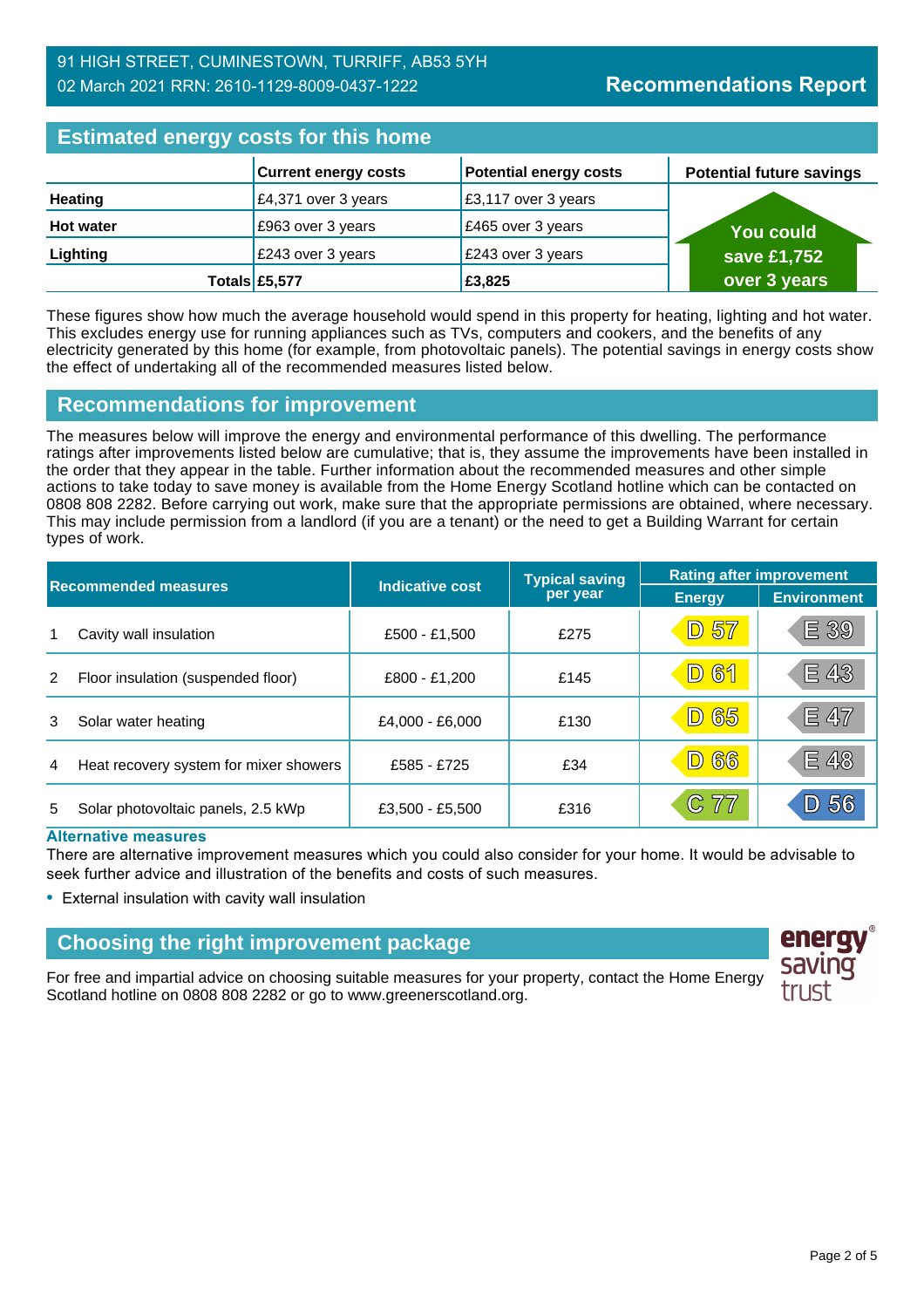## **About the recommended measures to improve your home's performance rating**

This section offers additional information and advice on the recommended improvement measures for your home

#### **1 Cavity wall insulation**

Cavity wall insulation, to fill the gap between the inner and outer layers of external walls with an insulating material, reduces heat loss; this will improve levels of comfort, reduce energy use and lower fuel bills. The insulation material is pumped into the gap through small holes that are drilled into the outer walls, and the holes are made good afterwards. As specialist machinery is used to fill the cavity, a professional installation company should carry out this work, and they should carry out a thorough survey before commencing work to ensure that this type of insulation is suitable for this home and its exposure. They should also provide a guarantee for the work and handle any building standards issues. Further information about cavity wall insulation and details of local installers can be obtained from the National Insulation Association (www.nationalinsulationassociation.org.uk).

#### **2 Floor insulation (suspended floor)**

Insulation of a floor will significantly reduce heat loss; this will improve levels of comfort, reduce energy use and lower fuel bills. Suspended floors can often be insulated from below but must have adequate ventilation to prevent dampness; seek advice about this if unsure. Further information about floor insulation is available from many sources including www.energysavingtrust.org.uk/scotland/Insulation/Floor-insulation. Building regulations generally apply to this work so it is best to check with your local authority building standards department.

#### **3 Solar water heating**

A solar water heating panel, usually fixed to the roof, uses the sun to pre-heat the hot water supply. This can significantly reduce the demand on the heating system to provide hot water and hence save fuel and money. Planning permission might be required, building regulations generally apply to this work and a building warrant may be required, so it is best to check these with your local authority. You could be eligible for Renewable Heat Incentive payments which could appreciably increase the savings beyond those shown on your EPC, provided that both the product and the installer are certified by the Microgeneration Certification Scheme (or equivalent). Details of local MCS installers are available at www.microgenerationcertification.org.

#### **4 Heat recovery system for mixer showers**

A shower heat recovery system extracts heat from the water in the shower drain and transfers it to incoming cold water. This reduces the amount of energy needed per shower. Building regulations generally apply to this work, so it is best to check with your local authority building standards department and seek advice from a qualified plumber or heating engineer.

#### **5 Solar photovoltaic (PV) panels**

A solar PV system is one which converts light directly into electricity via panels placed on the roof with no waste and no emissions. This electricity is used throughout the home in the same way as the electricity purchased from an energy supplier. Planning permission might be required, building regulations generally apply to this work and a building warrant may be required, so it is best to check with your local authority. The assessment does not include the effect of any Feed-in Tariff which could appreciably increase the savings that are shown on this EPC for solar photovoltaic panels, provided that both the product and the installer are certified by the Microgeneration Certification Scheme (or equivalent). Details of local MCS installers are available at www.microgenerationcertification.org.

## **Low and zero carbon energy sources**

Low and zero carbon (LZC) energy sources are sources of energy that release either very little or no carbon dioxide into the atmosphere when they are used. Installing these sources may help reduce energy bills as well as cutting carbon.

**LZC energy sources present:** There are none provided for this home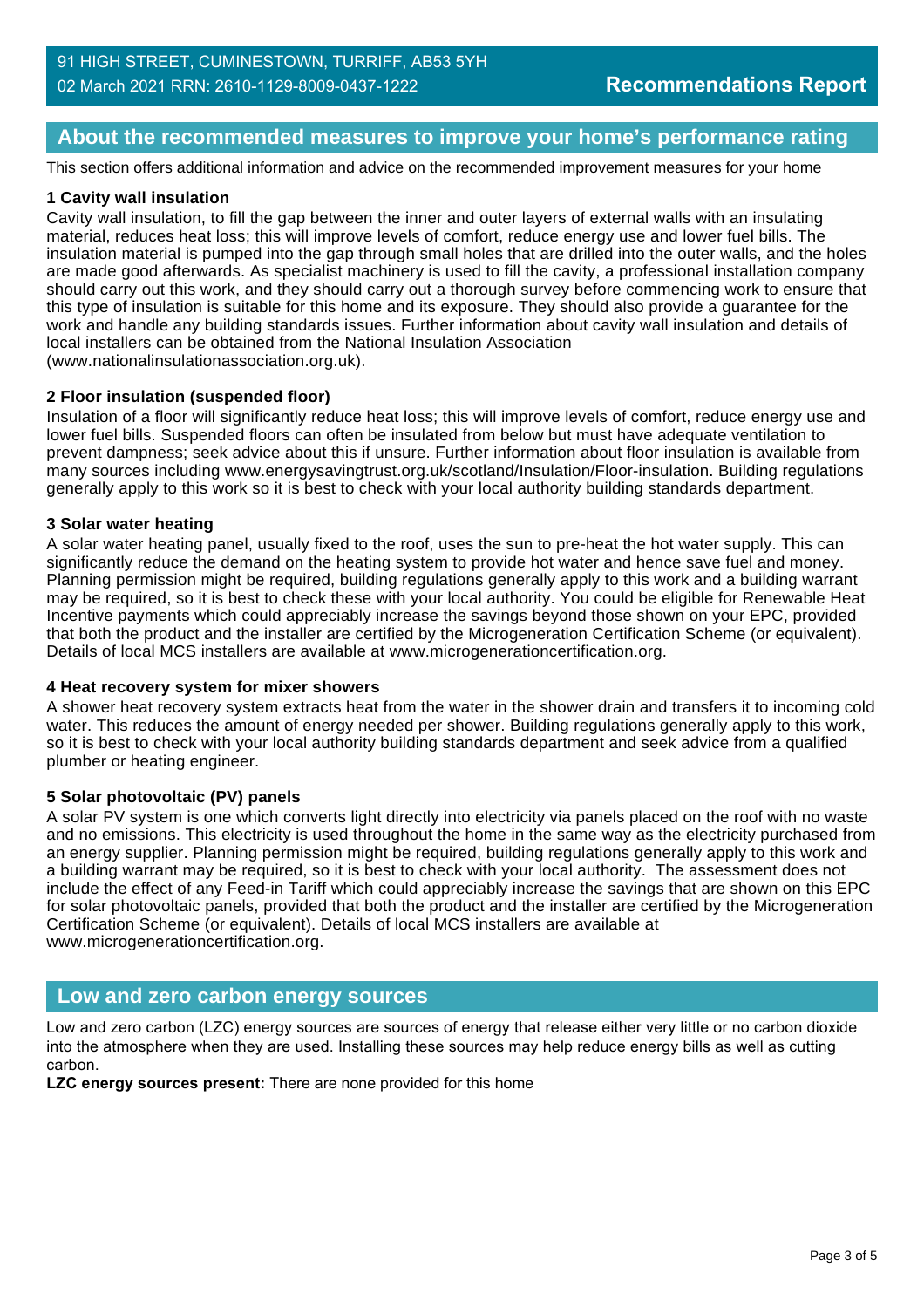## **Your home's heat demand**

You could receive Renewable Heat Incentive (RHI) payments and help reduce carbon emissions by replacing your existing heating system with one that generates renewable heat and, where appropriate, having your loft insulated and cavity walls filled. The estimated energy required for space and water heating will form the basis of the payments. For more information go to www.energysavingtrust.org.uk/scotland/rhi.

| <b>Heat demand</b>           | <b>Existing dwelling</b> | Impact of Joft<br>insulation | Impact of cavity<br>wall insulation | Impact of solid wall<br>insulation |
|------------------------------|--------------------------|------------------------------|-------------------------------------|------------------------------------|
| Space heating (kWh per year) | 14.453                   | N/A                          | (2,727)                             | N/A                                |
| Water heating (kWh per year) | 1.910                    |                              |                                     |                                    |

## **Addendum**

#### **About this document**

This Recommendations Report and the accompanying Energy Performance Certificate are valid for a maximum of ten years. These documents cease to be valid where superseded by a more recent assessment of the same building carried out by a member of an Approved Organisation.

The Energy Performance Certificate and this Recommendations Report for this building were produced following an energy assessment undertaken by an assessor accredited by Elmhurst (www.elmhurstenergy.co.uk), an Approved Organisation Appointed by Scottish Ministers. The certificate has been produced under the Energy Performance of Buildings (Scotland) Regulations 2008 from data lodged to the Scottish EPC register. You can verify the validity of this document by visiting www.scottishepcregister.org.uk and entering the report reference number (RRN) printed at the top of this page.

| Mr. Greig Baxter                 |
|----------------------------------|
| EES/009370                       |
| D M Hall Chartered Surveyors LLP |
| 64 Market Place                  |
| Aberdeenshire                    |
| Inverurie                        |
| AB51 3XN                         |
| 01467 624393                     |
| enquiries@dmhall.co.uk           |
| No related party                 |
|                                  |

If you have any concerns regarding the content of this report or the service provided by your assessor you should in the first instance raise these matters with your assessor and with the Approved Organisation to which they belong. All Approved Organisations are required to publish their complaints and disciplinary procedures and details can be found online at the web address given above.

#### **Use of this energy performance information**

Once lodged by your EPC assessor, this Energy Performance Certificate and Recommendations Report are available to view online at www.scottishepcregister.org.uk, with the facility to search for any single record by entering the property address. This gives everyone access to any current, valid EPC except where a property has a Green Deal Plan, in which case the report reference number (RRN) must first be provided. The energy performance data in these documents, together with other building information gathered during the assessment is held on the Scottish EPC Register and is available to authorised recipients, including organisations delivering energy efficiency and carbon reduction initiatives on behalf of the Scottish and UK governments. A range of data from all assessments undertaken in Scotland is also published periodically by the Scottish Government. Further information on these matters and on Energy Performance Certificates in general, can be found at www.gov.scot/epc.